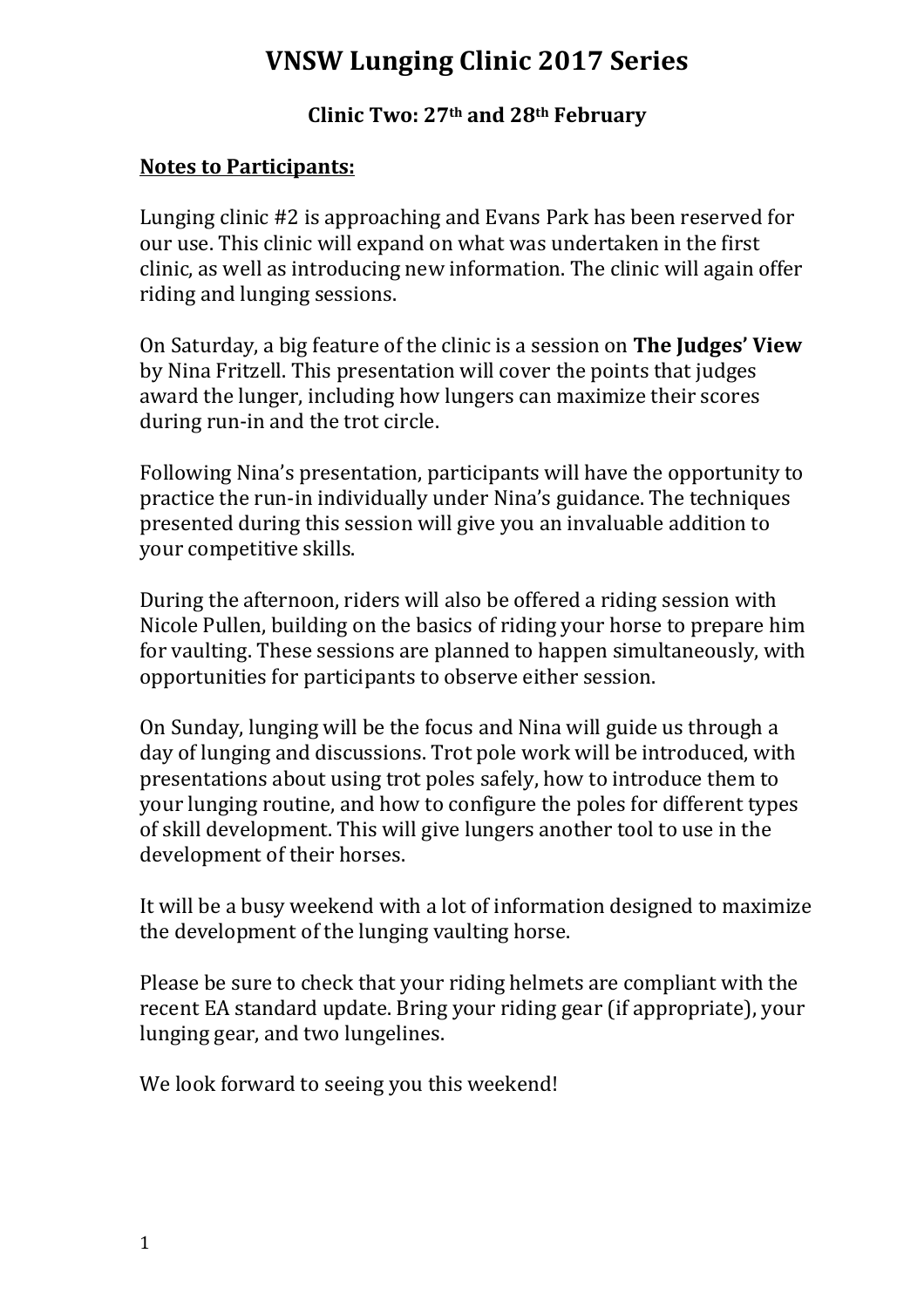## **VNSW Lunging Clinic 2017 Series Presenters**

## **Nina Fritzell**

Level 1 Vaulting Coach Level 3 Vaulting Judge FEI Level 2 Judge Coached and Judged Vaulting for 25 years Competed up to Medium Level Dressage Ridden track work for 25 years Worked in Sweden as Riding Instructor before moving to Australia and also competed show jumping from my early teens.





# **Nicole Pullen**

Level 1 NCAS Dressage Coach E Level Judge Ridden to Advanced level Competed at State and National Dressage Competitions Riding dressage for over 25 years. Trains youngstock